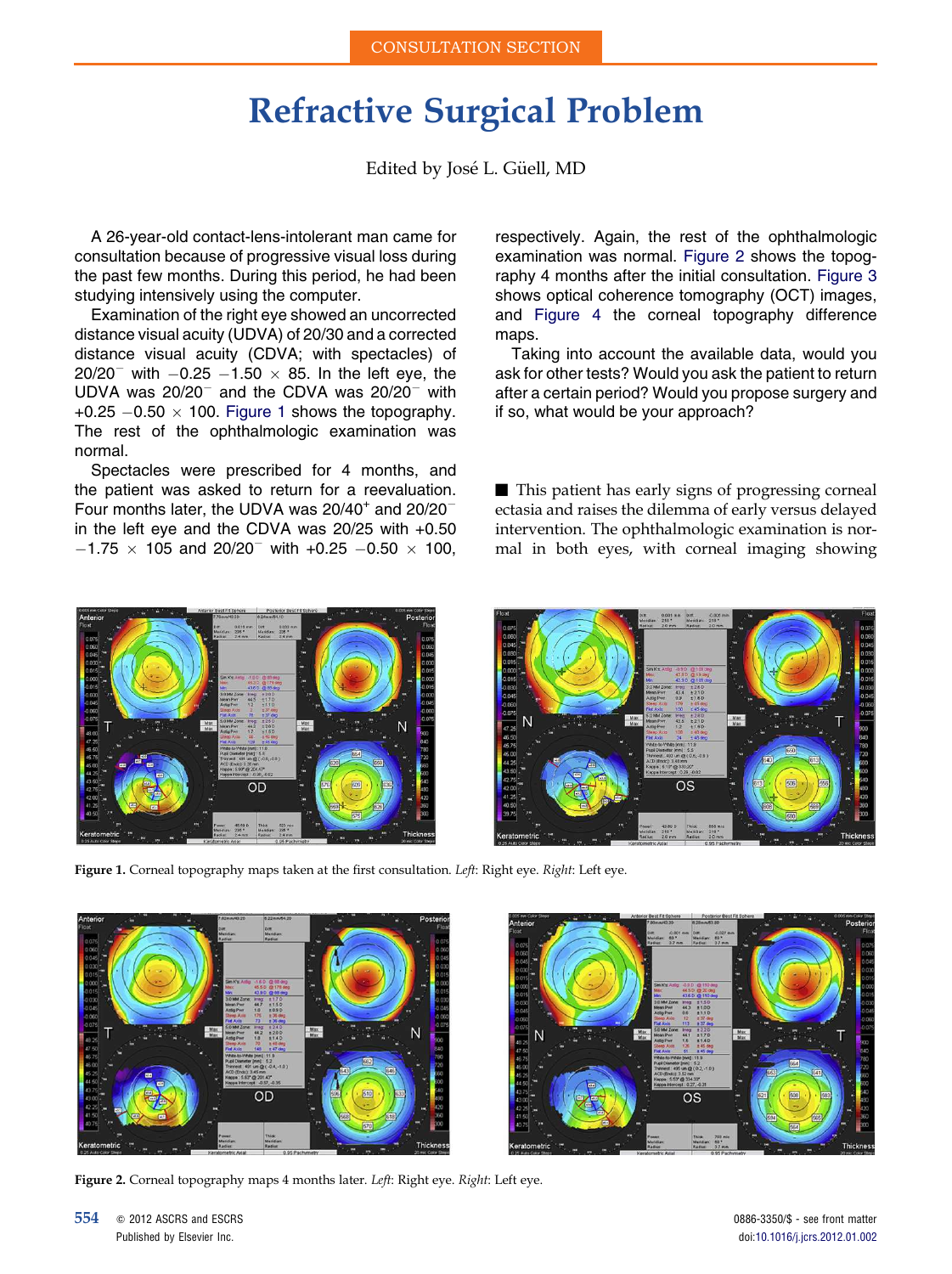<span id="page-1-0"></span>

Figure 3. Optical coherence tomography. Top: Right eye. Bottom: Left eye.

bilateral findings (inferior steepening, paracentral island of positive elevation and thinning) typical of infe-rior subclinical keratoconus.<sup>[1](#page-2-0)</sup>

Four months after the patient presented, there is vision loss in the right eye and topographic evidence of ectasia progression, in the left eye more than in the right eye. Despite early signs of ectasia progression, the CDVA remains very good, which raises the

question of whether surgical intervention would be justified.

I would strongly advise the patient against eye rubbing and would treat any underlying atopy or al-lergy.<sup>[2](#page-2-0)</sup> That said, this young patient is contact lens intolerant; therefore, should the irregular astigmatism increase, contact lens use would not be an alternative.